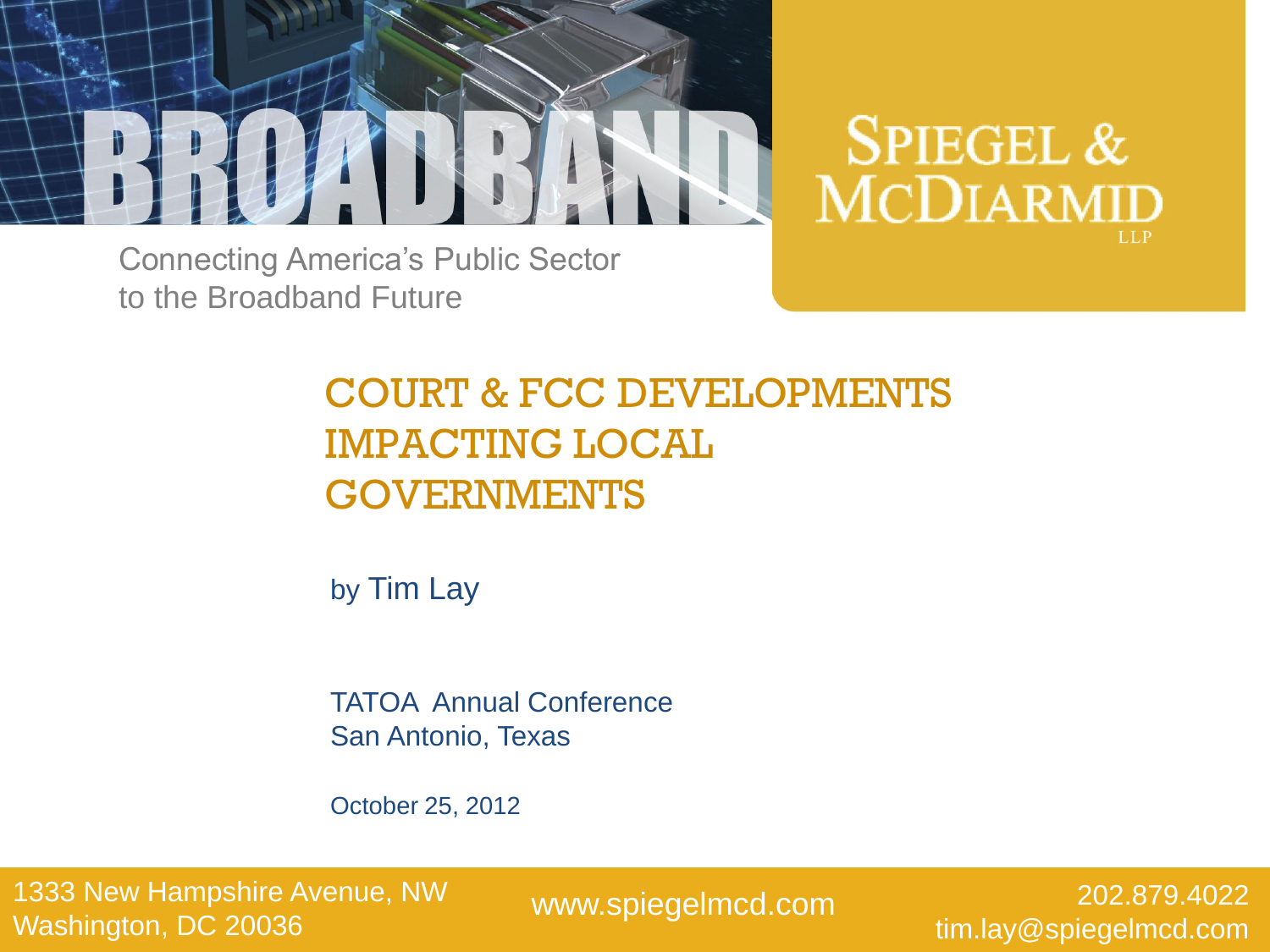

#### I. THE COURTS.

#### A. Supreme Court.

- 1. *City of Arlington, Texas, et al. v. FCC et. al.*, No. 11-1545 (U.S. cert. granted Oct. 5, 2012).
	- Review of Fifth Circuit's decision upholding FCC's Cell Tower "Shot Clock" Ruling, *City of Arlington et al. v. FCC*, 668 F.3d 229 (5th Cir. 2012).
	- Cert. granted as to only one of two issues raised: Whether, contrary to the decisions of at least two other circuits, and in light of this Court's guidance, a court should apply *Chevron* to review an agency's determination of its own jurisdiction.
	- Court is therefore less likely to reach merits of §332 (c)(7) issue, although it is possible. More likely, and if Arlington were to prevail, result would be a remand to the 5th Circuit and/or the FCC.
	- Briefing Schedule.
		- *Amicus* briefs supporting Arlington are due on or around **November 26***.*

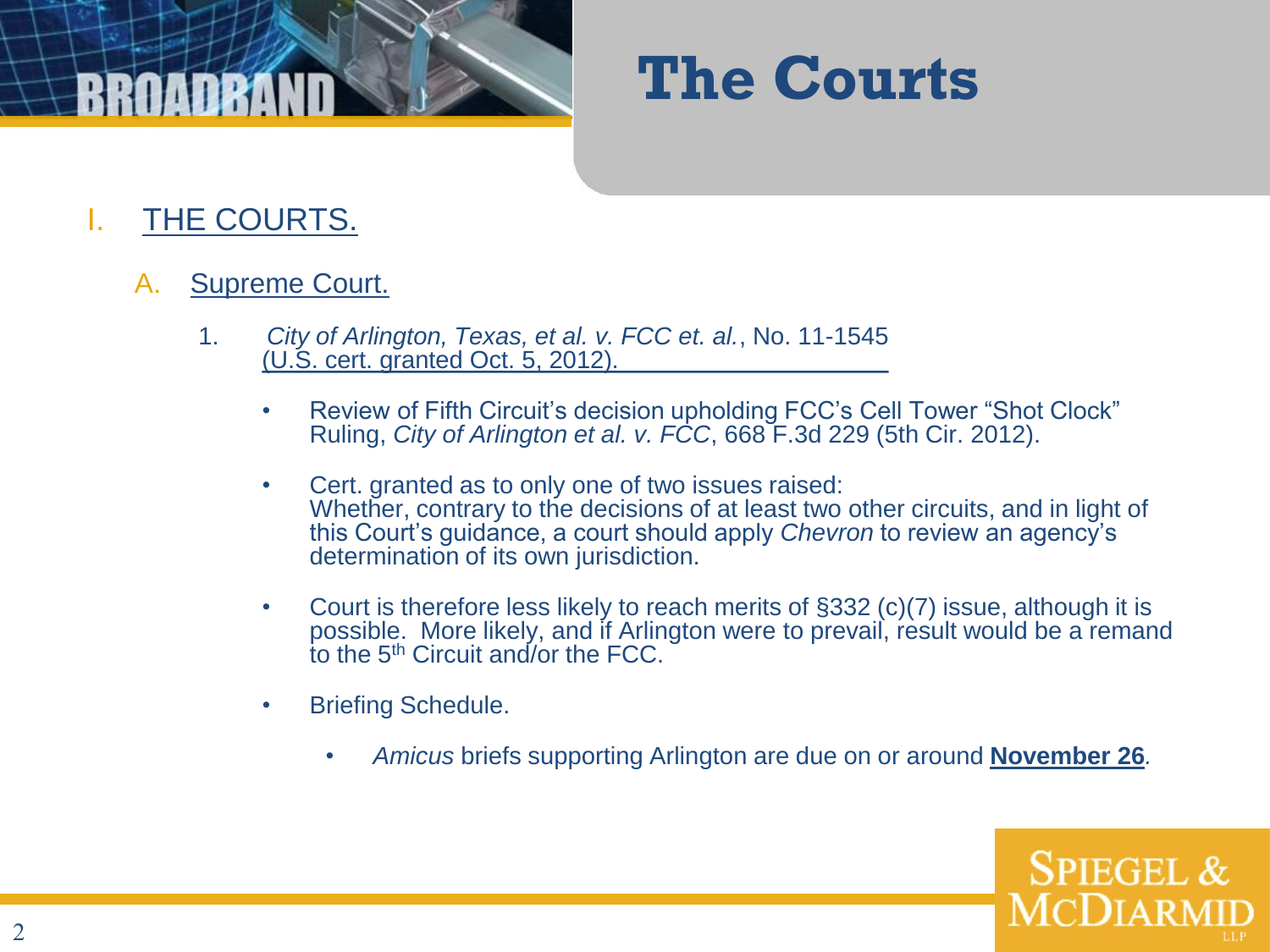



- 2. *Armour v. City of Indianapolis*, 132 S. Ct. 2073 (U.S. June 4, 2012).
	- Held that city's decision, in changing the manner in which it assessed property owners to pay for sewer project, to forgive future assessments on taxpayers who elected to pay in installments but not to refund payments already made by taxpayers who elected to pay the entire assessment upfront, did not violate Equal Protection Clause.
	- Decision is helpful to state and local taxing authorities, as it contains strong language reaffirming prior Court precedent holding that state and local tax classifications are owed substantial deference.
	- 3. *DirecTV, Inc. v. Levin*, No. 10-1322.
		- Issue: Whether Ohio's DBS/cable tax, allowing cable franchise fee offset, violates dormant Commerce Clause.
		- Court asked SG for views, and SG urged against cert, arguing lower court's decision was consistent with dormant Commerce Clause precedent.
		- Cert. denied on June 25.

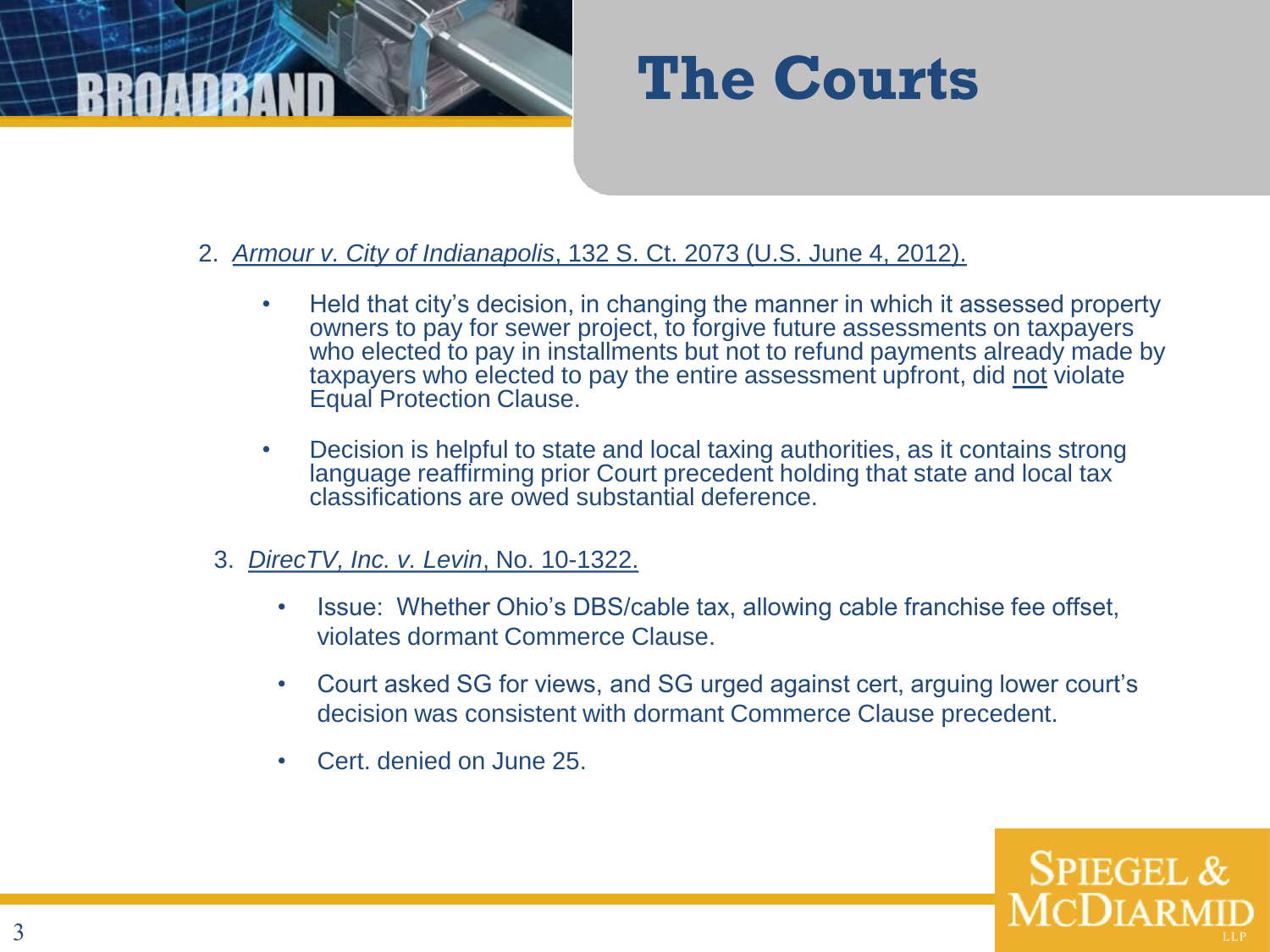

- B. Courts of Appeals.
	- 1. *City of Arlington et al. v. FCC*, 668 F. 3d 229 (5th Cir. 2012)*, cert. granted, \_\_\_* S. Ct. \_\_\_, 2012 USLW 4748083 (U.S. Oct. 5, 2012).
		- Appeal of FCC's wireless facilities *Shot Clock Ruling*.
		- Hobbs Act Issue.
			- $\triangleright$  Held that pending FCC recon. petition tolls appeal deadline only for party filing the recon. petition.
			- $\triangleright$  Narrowly construes what intervenor arguments fall within the scope of the petition.
			- E Lesson: At least if you're planning to appeal to the  $5<sup>th</sup>$  Circuit, appeal any FCC decision you don't like within the 60-day deadline; do not wait for FCC recon., and appeal rather than intervene.

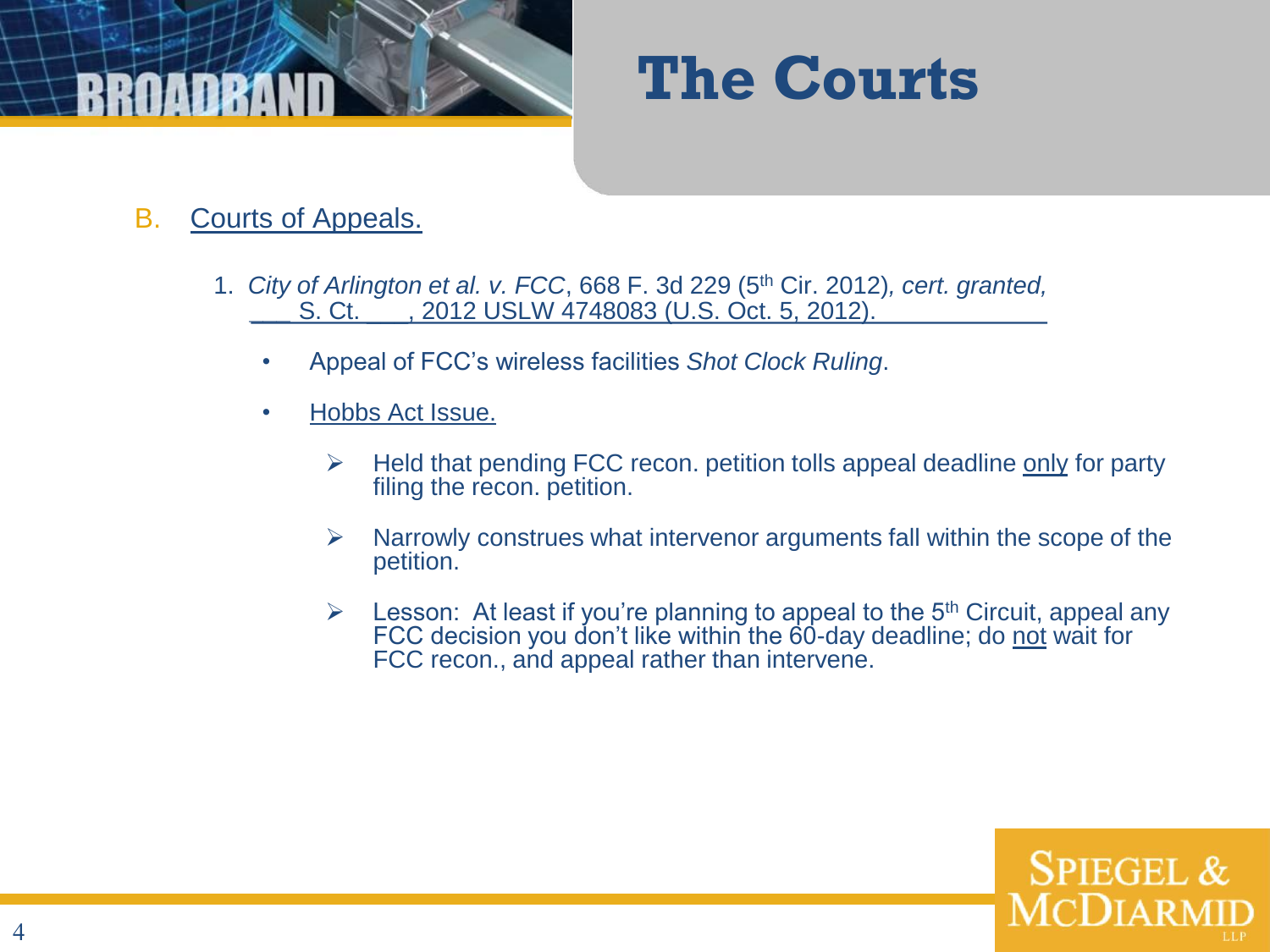

- Standard of Review.
	- Held that *Chevron* deference applies to FCC's interpretation of the Communications Act's limits on FCC jurisdiction.
	- $\triangleright$  Recognized that 7<sup>th</sup> and Federal Circuits disagree.
	- $\triangleright$  This is the only issue on which SCOTUS granted cert.
- Merits.
	- $\triangleright$  Read §332(c)(7)(A)'s "Except as provided in this section" as swallowing its "nothing in this Act" command.
	- $\triangleright$  Found "reasonable period of time" ambiguous.
	- $\triangleright$  Discounted legislative history as "ambiguous."
	- $\triangleright$  If it survives SCOTUS review, 5<sup>th</sup> Circuit's reading would make it difficult, if not impossible, to draft Communications Act language that would insulate a topic from FCC authority to interpret.
	- $\triangleright$  If it survives, 5<sup>th</sup> Circuit decision would also lend support to FCC's claimed authority to construe "fair and reasonable compensation" under §253(c). *See FCC ROW NOI* discussion below.

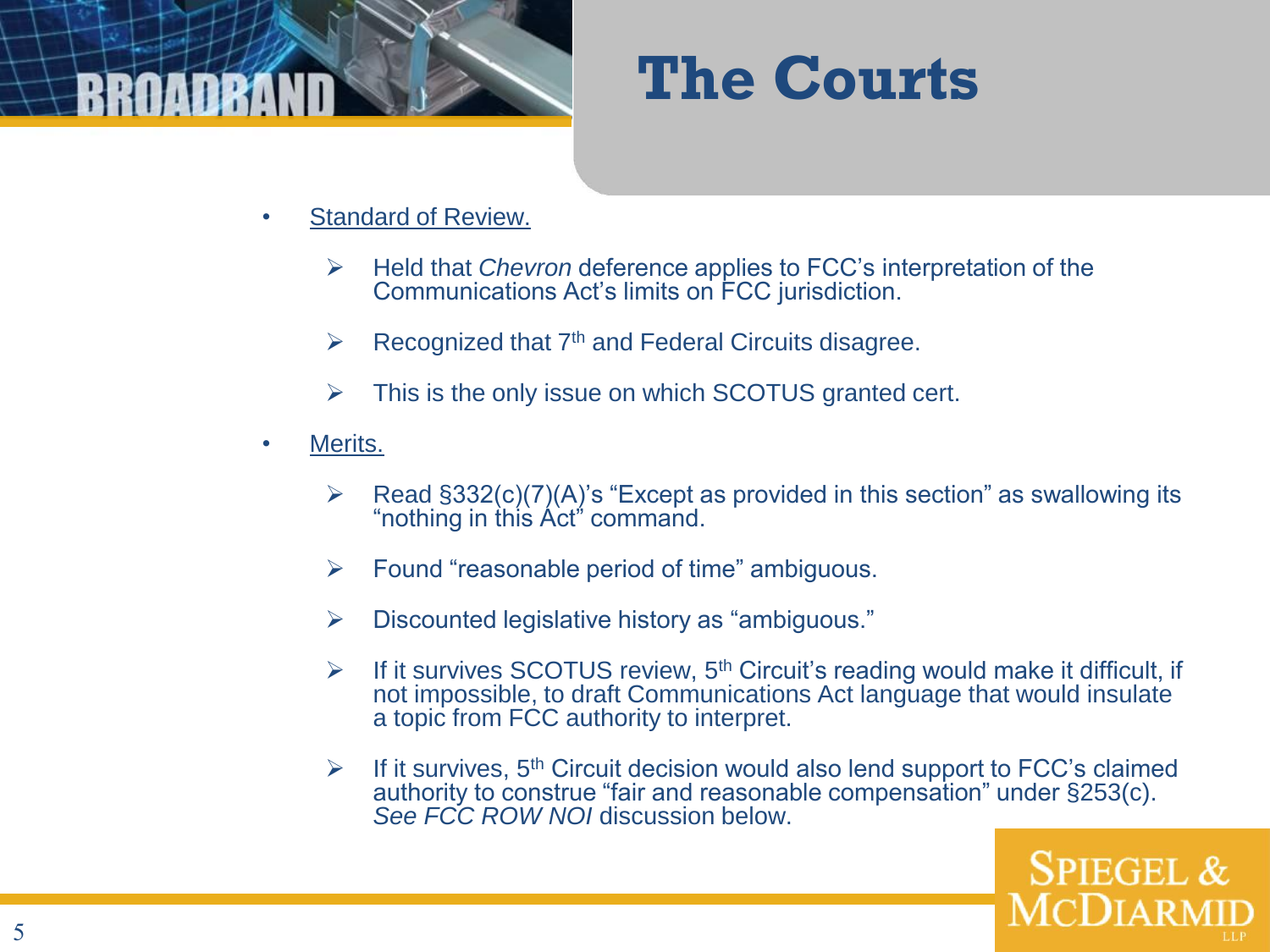

- 2. *Time Warner Cable et al. v. Hudson,* 667 F. 3d 630 (5th Cir. 2012)*, cert. denied,*\_\_\_ U.S. \_\_\_, 132 S. Ct. 2777 (June 18, 2012).
- Ruled that Tex. Util. Code §66.004(a), which limits incumbents' ability to opt out of local franchises until they expire, violates 1<sup>st</sup> Amendment because it targets a small group of 1<sup>st</sup> Amendment speakers (incumbents) for discriminatorily unfavorable treatment.
- Applied "strict scrutiny" (a/k/a, the kiss of death).
- Due to SB-1087 amendment, decision directly impacts only Irving, Dallas, Corpus Christi & Lubbock, *but* implications could be broader:
	- Is *any* differential treatment of incumbents and new entrants permissible? (Note that FCC's *2d Video Franchising Order* said that, with respect to buildout & PEG, it was.)
	- $\triangleright$  More generally, does the decision put at risk other SB-5 provisions (like PEG)? Probably not, unless broadband providers are found to be 1<sup>st</sup> Amendment speakers, too. Which brings us to…

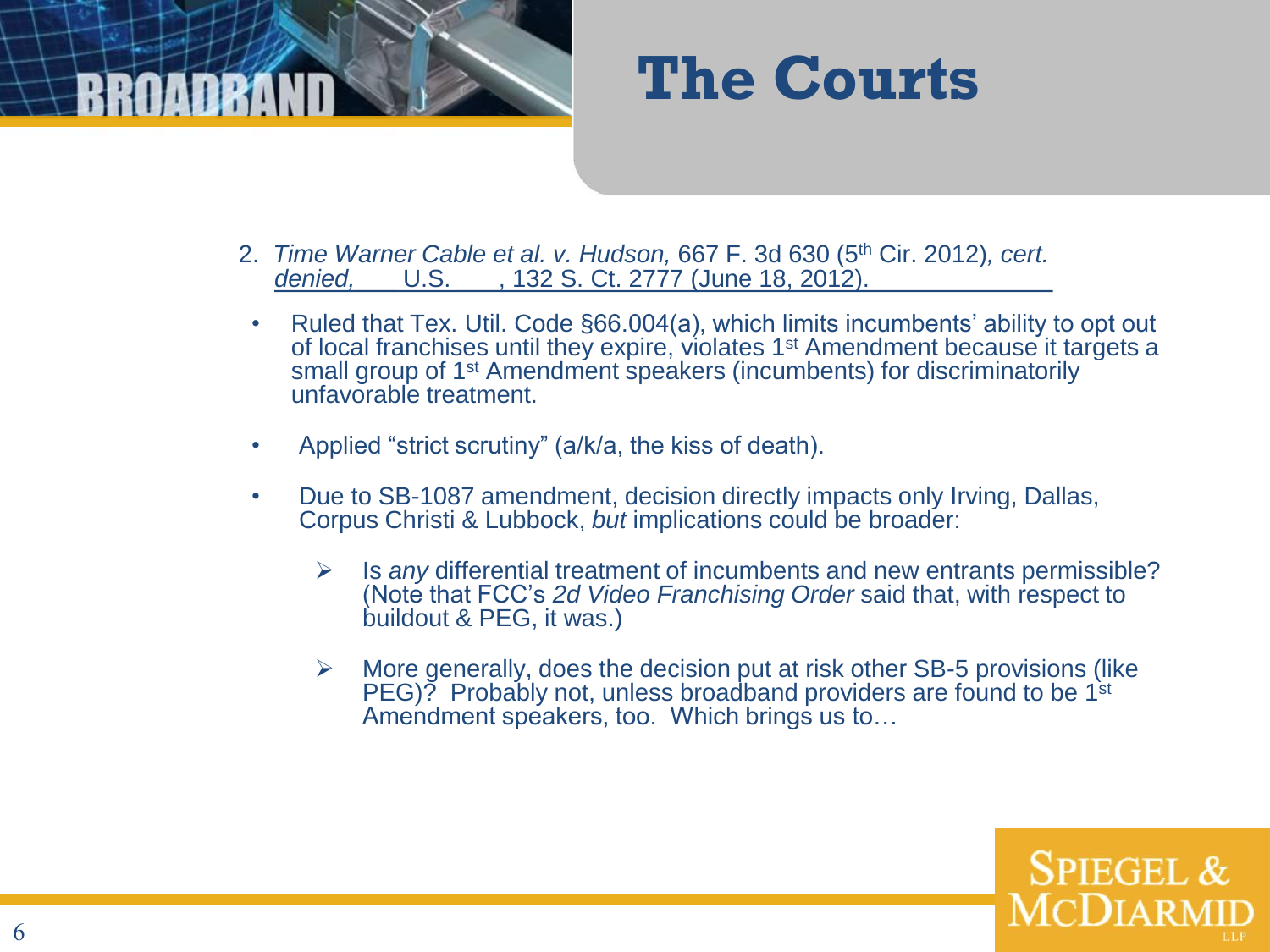

- 3. *Verizon v. FCC*, No. 11-1355 (D.C. Cir. filed Sept. 30, 2011).
	- Appeal of FCC's *Open Internet Order*.
	- Verizon attacks on 2 grounds:
		- $\triangleright$  Beyond the FCC's Title I ancillary jurisdiction authority.
		- $\triangleright$  Violates 1<sup>st</sup> (& 5<sup>th</sup>) Amendment rights of broadband ISPs.
- 4. *American Electric Power Service Corp. v. FCC*, No. 11-1146 (D.C. Cir. filed May 18, 2011).
	- Appeal of FCC's *Pole Attachment Order*, which (among other things) lowered the telecom attachment rate to close to the cable rate, applied the FCC's rules to wireless attachments, and extended the rules to ILEC attachments.
	- Note: FCC's pole attachment rules do not apply to munis or co-ops, but state law may apply them (as they see fit to modify) to munis & co-ops.

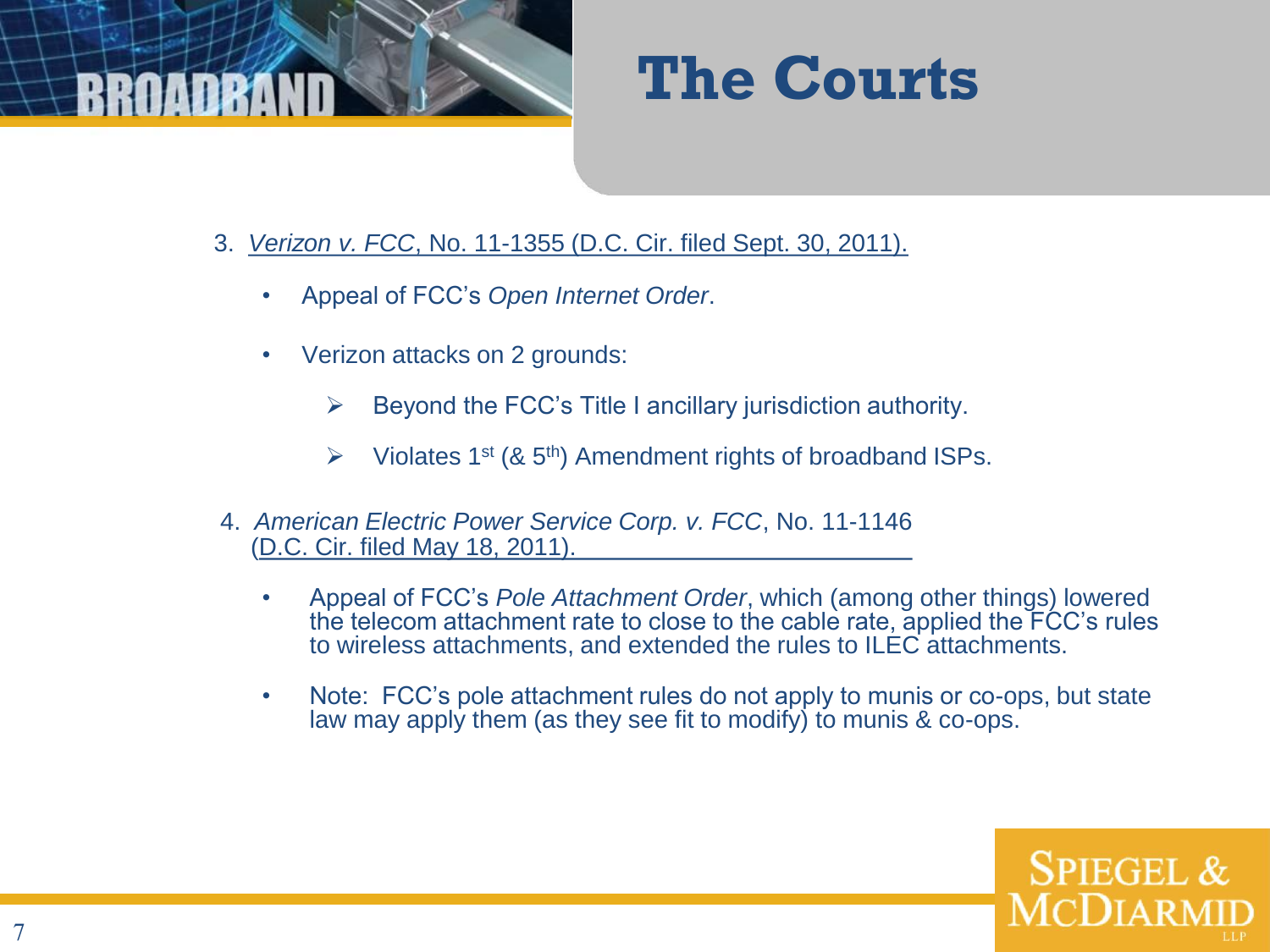



#### II. FCC.

- A. FCC's *ROW NOI* (WC 11-59) and *Level 3* (WC 09-153) proceedings.
	- 1. Both still pending.
	- 2. Section 253 & ROW.
		- Is "fair and reasonable" ROW compensation limited to costs or FMV? [Note: tw telecom attacks TX Chap. 283's access line-based ROW fees.]
		- Is discriminatory or non-competitively neutral ROW compensation *ipso facto* a §253(a) "prohibition"?
		- Should FCC "overrule" 8th Circuit *Level 3* and 9th Circuit *Sprint* decisions? [*i.e.*, that any non-*de jure* §253(a) "prohibition" must be proved with facts.]
		- Does FCC have authority to interpret and/or adjudicate §253(c)?

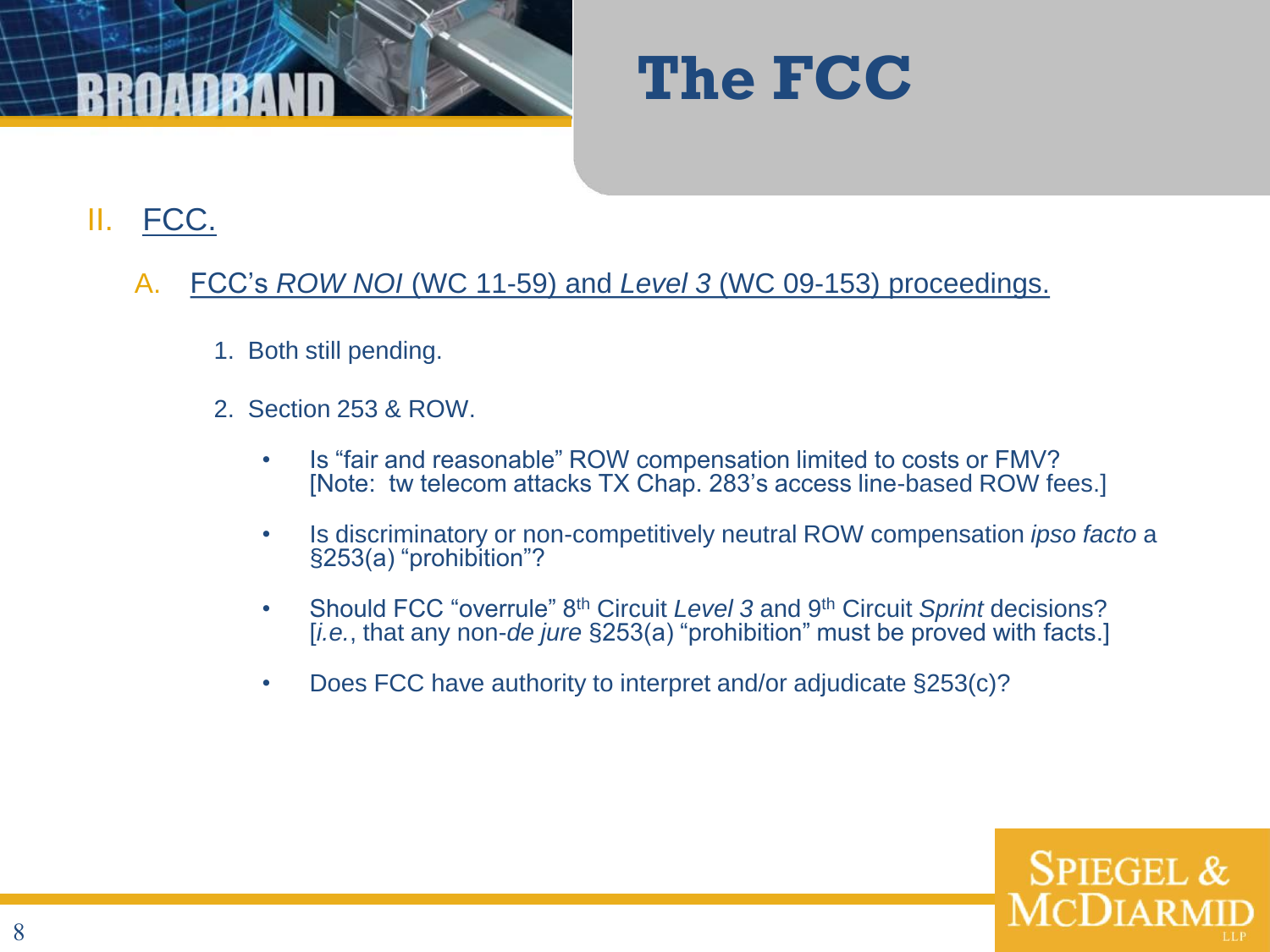



- 3. Section 332(c)(7) & Wireless Siting.
	- New, shorter "shot clocks"? Construe some modifications not to be "modifications"? Apply "deemed granted" when shot clock not met?
	- Will these issues be mooted by §6409 of Spectrum Act, which provides that zoning authorities "shall approve" requests for "modification" of an "existing wireless tower or base station" that "does not substantially change the physical dimensions of such tower or base station"? Or will FCC expand proceeding to construe & apply §6409?
	- Treatment of DAS: Wireless or landline?
- B. NextG's DAS petition (WT 13-37).
	- 1. Seeks declaration that DAS & other "small cell solutions" are not CMRS, but are wireless backhaul accomplished primarily through landline facilities.
	- 2. Arises out of wireless ROW fee dispute with Scottsdale, AZ.
	- 3. NextG wants to take advantage of state law protections provided to PUC-certificated telelcom providers. (Note: NextG is PUC-certificated in states where it operates.)

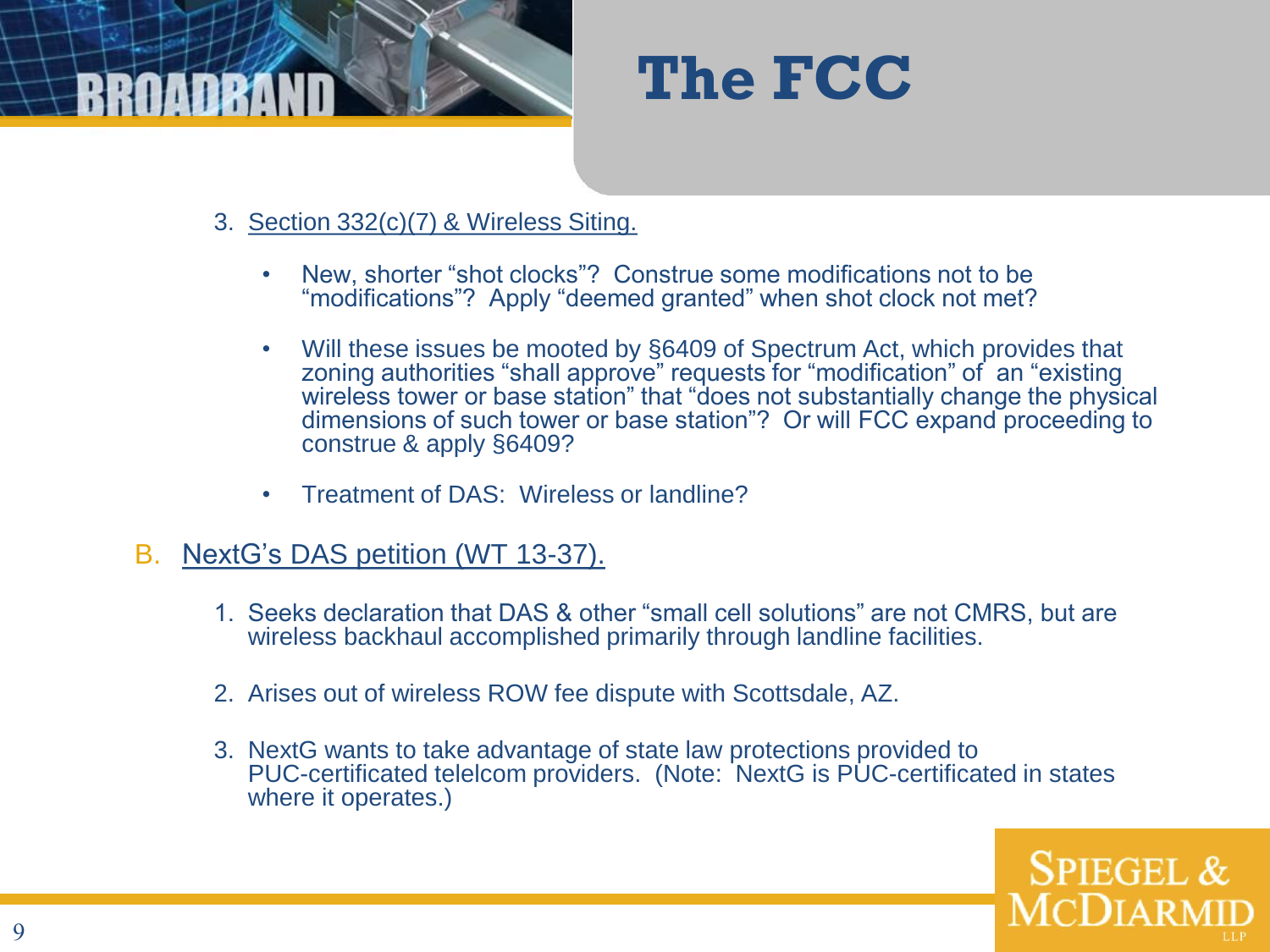



- 4. DAS status has TX Chap. 283 ROW compensation implications.
- 5. San Antonio filed comments urging the FCC not to declare blanketly that NextG's services are not "CMRS," because its services appear to have mixed wireless and landline elements.
- C. ACM's Petition Challenging AT&T's "PEG Product" (MB 09-13).
	- 1. Argues that AT&T's PEG product violates Cable Act & FCC rules.
		- Represents impermissible operator "editorial control" of PEG.
		- Impermissibly discriminates against PEG vis-à-vis commercial channels.
		- Fails to provide "channel capacity" within meaning of Cable Act.
	- 2. Among other arguments, AT&T defends on the ground that its U-Verse system is not a "cable system" because AT&T does not provide "cable service."
	- 3. FCC has been sitting on the petition for nearly 4 years.

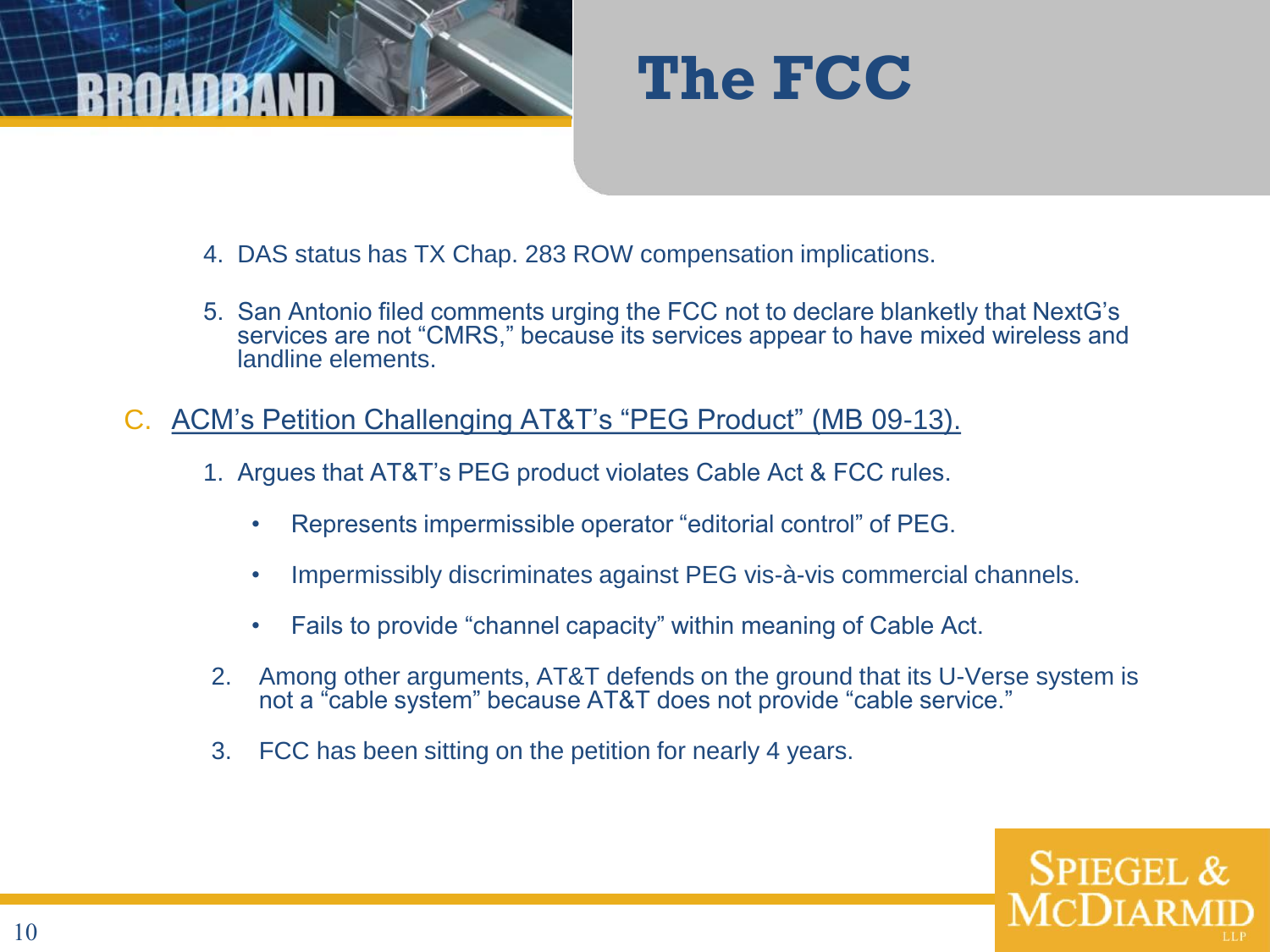



#### D. Definition of "MVPD" and "Channel" under the Cable Act (MB 12-83).

- 1. Arises out of OVD's dispute with Discovery Channel.
- 2. Presents issues of whether OVDs are "MVPDs" & whether online video is a "channel."
- 3. PEG interests are concerned that an overly broad interpretation of "channel" could undermine the ACM Petition's argument that AT&T is failing to provide PEG "channel capacity."
- 4. Public interest groups mostly seek broad reading of "MVPD" and "channel" so that OVDs receive the benefits of MVPD status (primarily, access to programming).
- 5. Cable industry argues that OVDs aren't MVPDs because they are not facilities-based.
- 6. Most parties agree that issues should be addressed in a broader rulemaking.

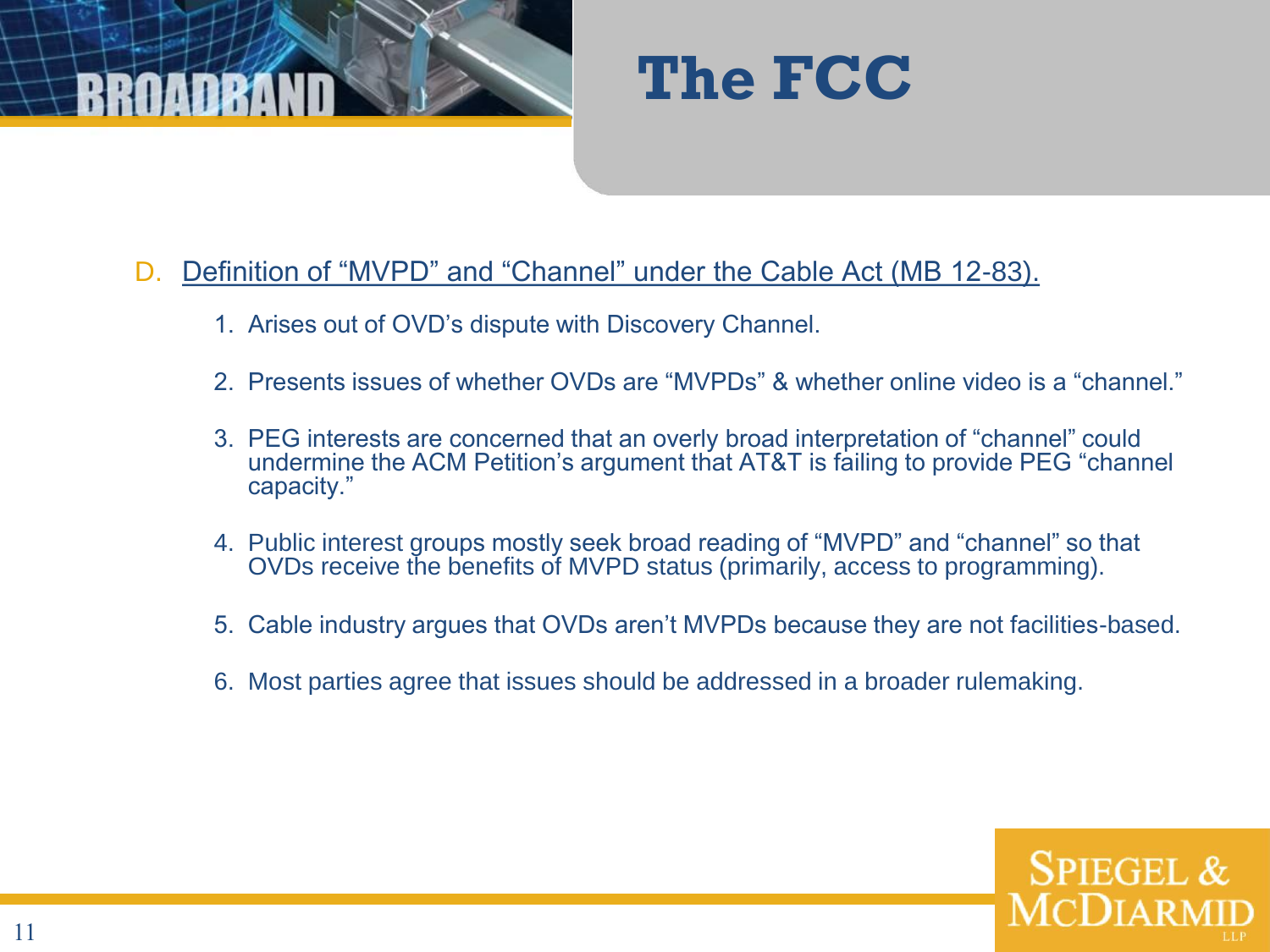



- E. FCC Order on NCTA's Section 652 Petition (WC 11-118).
	- 1. Section 652(b) generally prohibits cable operators from acquiring LECs in their franchise areas, subject to waivers & exceptions in §652(d).
	- 2. Section 652(d)(6)(B) requires LFA approval of FCC waivers of §652(b).
	- 3. FCC:
- a) Denied NCTA's request for a declaratory ruling that §652(b) doesn't apply to cable operator acquisitions of CLECs;
- b) Granted NCTA's request that the FCC forbear from applying §652(b)'s restriction to cable operator acquisition CLECs (as opposed to ILECs); and
- c) Declined to reach NCTA's request that the FCC forbear from, or place limits on, LFA approval authority under §652(d)(6)(B).
- 4. First example of FCC applying its §10 forbearance authority to a provision of Title VI (Cable Act) as opposed to Title II (telecom).

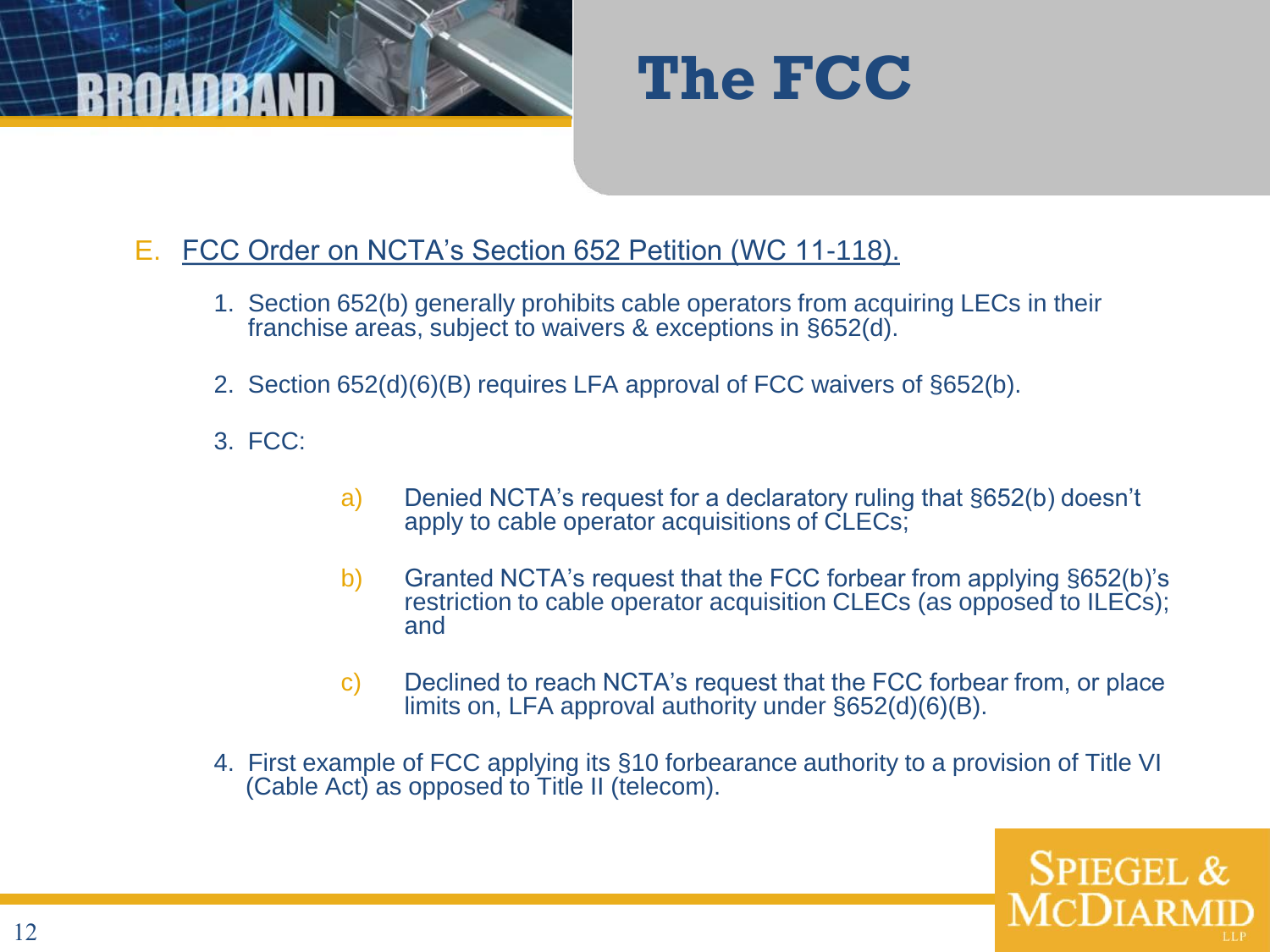



- F. FCC NPRM on *Cable Television Technical and Operational Standards* (MB 12-217).
	- 1. For the first time, FCC proposes cable system technical standards that apply to digital technology, including "non-QAM digital cable systems"—*i.e.*, those that "primarily utilize [IP] delivery over either fiber-optic cable or DSL-based transmission."
	- 2. This would suggest (although the NPRM doesn't say so) that AT&T's U-verse is in fact a "cable system."
	- 3. Expect AT&T to contest that proposition in its comments.
	- 4. Comments are due December 10, 2012 ; replies January 7, 2013.